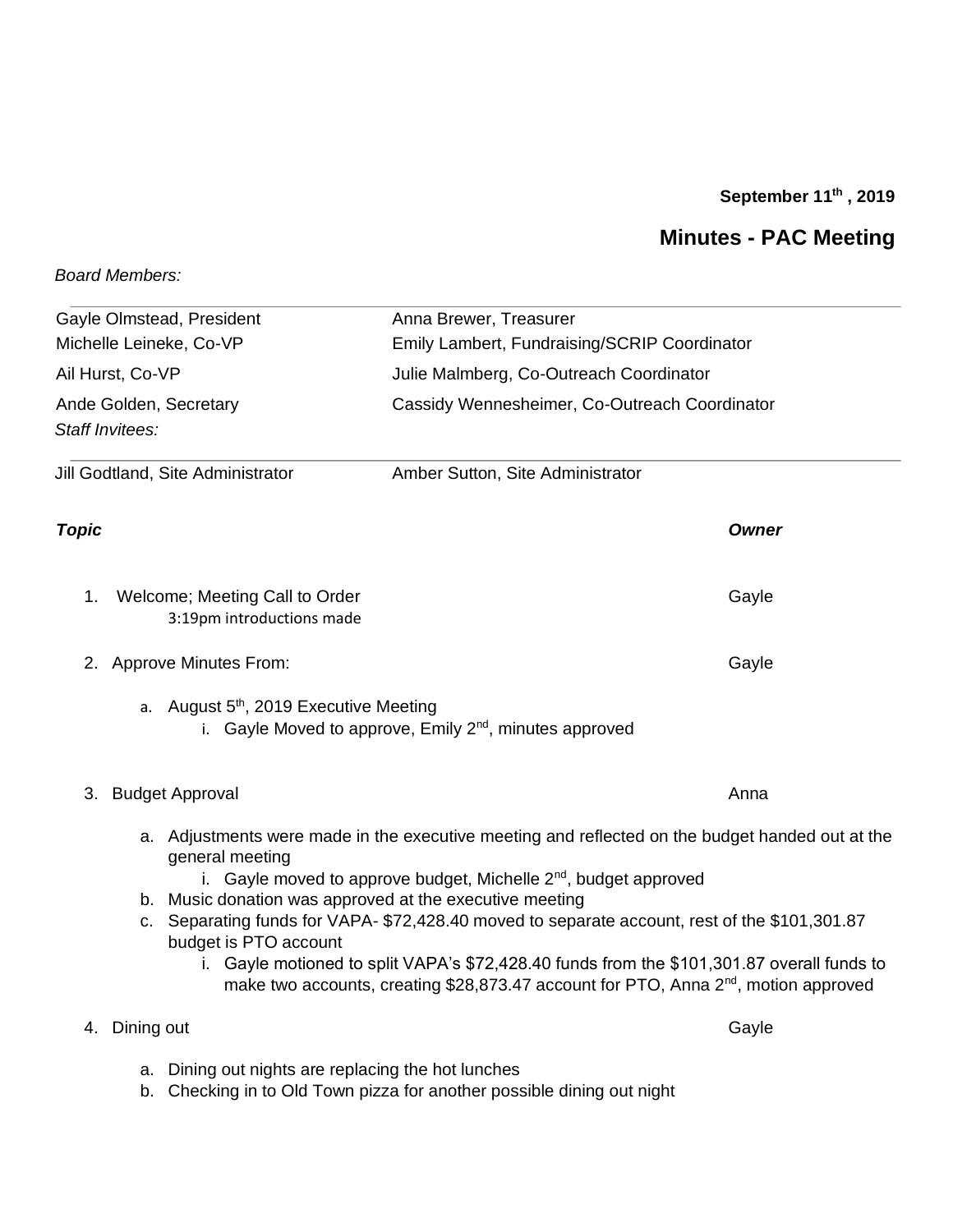- c. Creating a dining out night in December since we do not currently have one that month
- d. Rubio's made approximately \$150
- e. Chipotle October 8<sup>th</sup>
- 5. Bubble Run Agenda Gayle
	- a. September  $27<sup>th</sup>$  during the Fun Friday
	- b. Gayle has bubble machines, she will be contacting the committee to help set up and run the stations.
	- c. Possible agenda: 15 mins of stretch, music, then bubble stations
	- d. The volunteers will need to help make the bubble solution and run the stations
	- e. We will be looking at a way to put the machines up higher so the bubbles go further
	- f. We may be in need of a few power cords to plug the machines in
- 6. Fall Festival Lacee
	- a. October 25<sup>th</sup>, 4-6pm
	- b. Trunk or Treat
	- c. Carnival on the playground
		- i. Renting inflatables to let the parents do more with their kids
		- ii. Anna was to get the deposit out for the inflatables
	- d. \$1000 revenue from last year's event
	- e. September 20<sup>th</sup>, after drop off Co-Chairs, Jen Duhr and Rebecca McDonald will be having a meeting to start the prep work
	- f. Cost will be \$15 a family as it was last year
		- i. Add the event on myschoolbucks
	- g. Snow King is already booked and another food truck will be determined
- 7. Roller King October Cassidy
	- a. Thursday October 3rd, 6-8pm is first event
	- b. Tickets will be available for purchase a week prior to the event
		- i. Possibly selling on myschoolbucks for \$8 and then \$10 at the door
	- c. Theme nights
		- i. '80's theme for the  $3<sup>rd</sup>$ , other themes can be chosen for the rest
	- d. It was discussed to pay all \$300 deposit to save the dates instead of separate payments for each date
- 8. Year Books and the second state of the second state of the second state of the Michelle
	- a. Yearbooks are currently on sale
		- i. \$20 until September 30<sup>th</sup>
		- ii.  $$25$  from October 1<sup>st</sup> to February 29<sup>th</sup>
		- iii.  $$30$  from March 1<sup>st</sup> to April
	- b. We will order a few extras to have on hand.
	- c. Yearbooks cost us \$19/each
	- d. Possibly make a page of the year book open for families to buy for child spotlight pages
	- e. Remember to take pictures and submit them to yearbook, especially upper academy